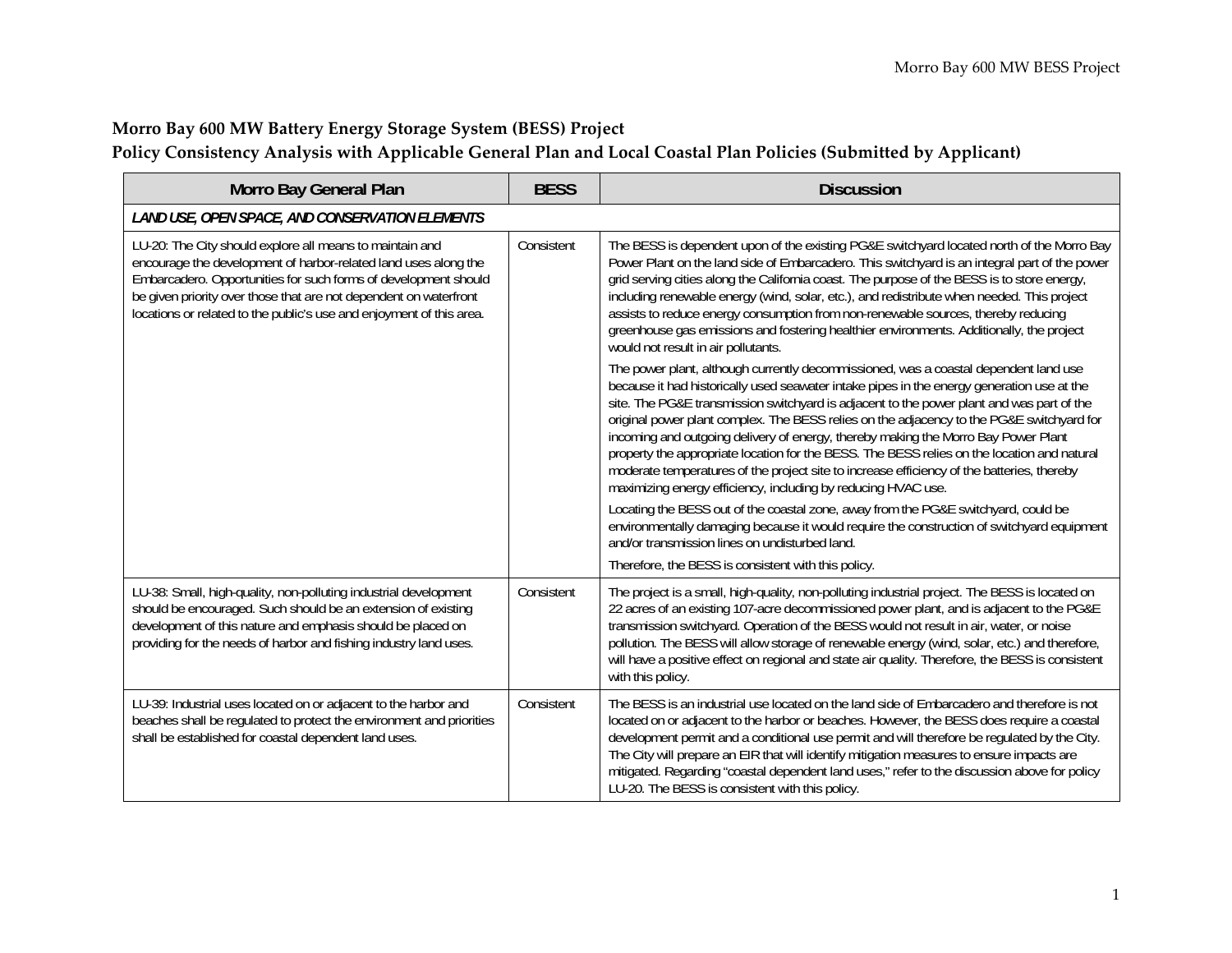| Morro Bay General Plan                                                                                                                                                      | <b>BESS</b>              | <b>Discussion</b>                                                                                                                                                                                                                                                                                                                                                                                                                                                                                                                                                                                                                                                                                                                                                                                                                                                             |  |
|-----------------------------------------------------------------------------------------------------------------------------------------------------------------------------|--------------------------|-------------------------------------------------------------------------------------------------------------------------------------------------------------------------------------------------------------------------------------------------------------------------------------------------------------------------------------------------------------------------------------------------------------------------------------------------------------------------------------------------------------------------------------------------------------------------------------------------------------------------------------------------------------------------------------------------------------------------------------------------------------------------------------------------------------------------------------------------------------------------------|--|
| LU-40: Measures shall be taken by the City to protect against the<br>potential adverse environmental impacts created by energy<br>development.                              | <b>Not</b><br>Applicable | The BESS is not an energy development project, but is an energy storage project, which<br>would include storage of renewable energy such and wind and solar. However, the City will<br>prepare an EIR that will identify potential adverse environmental effects from project<br>construction and would identify measures to mitigate any such impacts.                                                                                                                                                                                                                                                                                                                                                                                                                                                                                                                       |  |
| LU-50: It is imperative that methods should be implemented to<br>insure [sic] environmental quality and insure [sic] that no<br>environmental damage occurs.                | Consistent               | The BESS is proposed on the former tank farm portion of the power plant property. The<br>applicant team is preparing various environmental technical reports for use in the City's EIR<br>addressing the following environmental issues: visual simulations, biological resources,<br>cultural resources, air quality, greenhouse gas emissions, energy, noise, and transportation. It<br>is anticipated that any identified significant impacts can and will be mitigated to a less-than-<br>significant level with implementation of standard construction-related mitigation measures and<br>conditions of approval. Therefore, the BESS is consistent with this policy.                                                                                                                                                                                                   |  |
| LU-55: All environmentally sensitive habitat areas shall be protected<br>against adverse impacts to the maximum extent feasible.                                            | Consistent               | The BESS site is proposed on the former tank farm portion of the power plant property and<br>has been disturbed since the 1950s. According to the City's LCP mapping (existing and<br>proposed), the project site is not located within an environmentally sensitive habitat area<br>(ESHA). Therefore, the BESS is consistent with this policy.                                                                                                                                                                                                                                                                                                                                                                                                                                                                                                                              |  |
| LU-82: Where necessary, significant archaeological and historic<br>resources shall be preserved to the greatest extent possible both on<br>public and privately held lands. | Consistent               | The previously disturbed project site is located on a known archaeological site, which has<br>been extensively evaluated over the past 20 years. All archaeological reports will be made<br>available to the City. Additionally, an extended Phase 1 archaeological testing program is<br>being conducted and the results will be presented to the City. The survey will determine the<br>presence or absence of buried significant historic or unique archaeological resources within<br>the project site. A Native American representative from the yak tityu tityu yak tilhini band of<br>the Northern Chumash Tribe of San Luis Obispo County will monitor all excavation. Any<br>significant impacts to historic resources or unique archaeological resources will be mitigated<br>to a less-than-significant level. Therefore, the BESS is consistent with this policy. |  |
| LU-83: Soil erosion should be kept at the absolute minimum possible<br>through the practice of proper land custodianship.                                                   | Consistent               | The BESS would implement Best Management Practices (BMPs) as discussed below under<br>Policies 9.02, 9.10 and 9.12 of the LCP in order to reduce erosion potential. Therefore, the<br>BESS is consistent with this policy.                                                                                                                                                                                                                                                                                                                                                                                                                                                                                                                                                                                                                                                    |  |
| LU-84: The City will encourage conservation of its water resources.                                                                                                         | Consistent               | The BESS does not include any new water connections. Other than 15 employees, water<br>consumption from the operation of the BESS would be negligible. Therefore, the BESS is<br>consistent with this policy.                                                                                                                                                                                                                                                                                                                                                                                                                                                                                                                                                                                                                                                                 |  |
| <b>CIRCULATION ELEMENT</b>                                                                                                                                                  |                          |                                                                                                                                                                                                                                                                                                                                                                                                                                                                                                                                                                                                                                                                                                                                                                                                                                                                               |  |
| C-21: Parking shall be provided as part of all new or expanded land<br>uses.                                                                                                | Consistent               | The power plant includes existing parking spaces sufficient for the 15 BESS employees. No<br>new parking is required. Therefore, the BESS is consistent with this policy.                                                                                                                                                                                                                                                                                                                                                                                                                                                                                                                                                                                                                                                                                                     |  |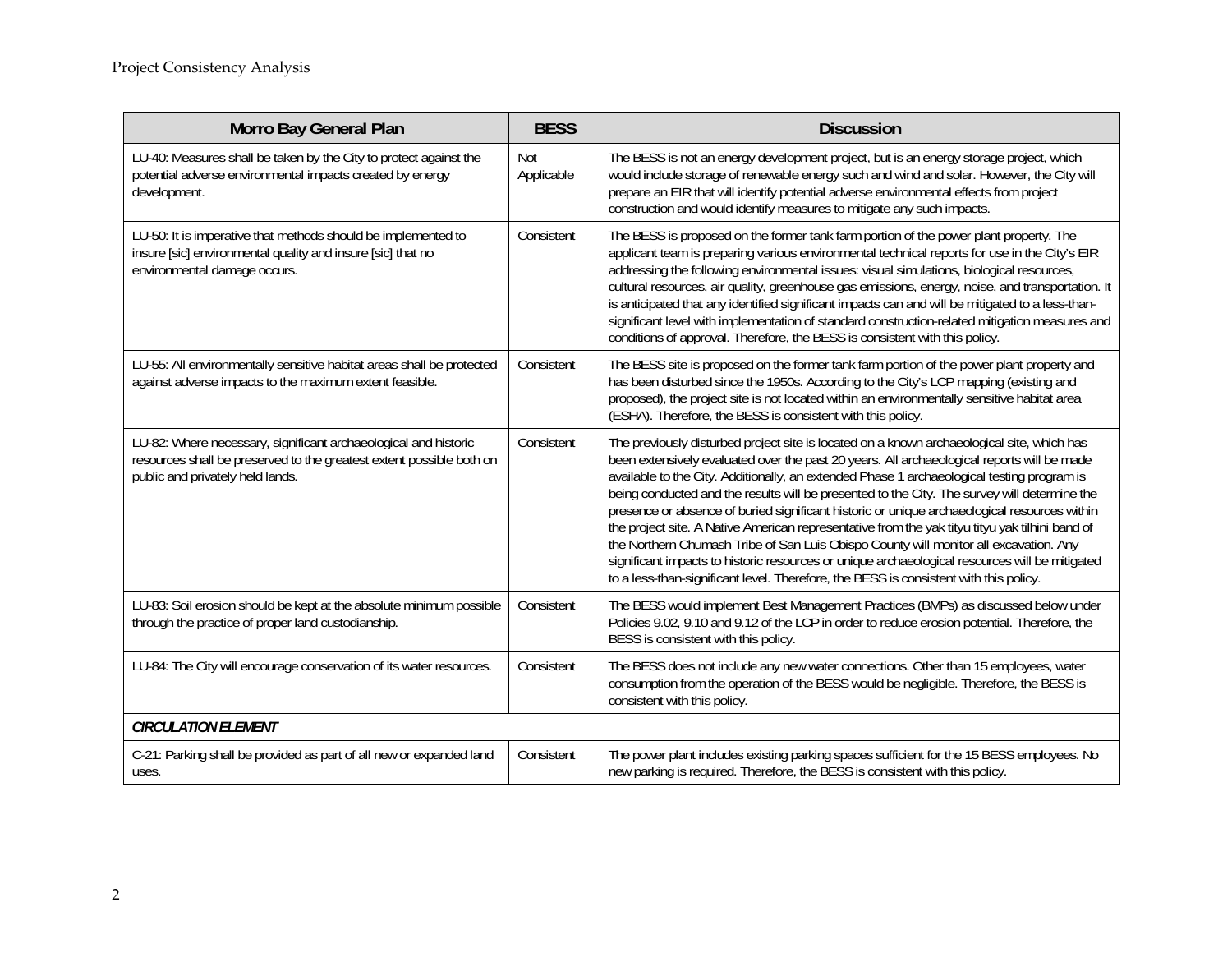| <b>Morro Bay General Plan</b>                                                                                                                                                                                                                                                                                                                                                                                                                                                                                                                                                                                                 | <b>BESS</b> | <b>Discussion</b>                                                                                                                                                                                                                                                                                                                                                                                                                                                                                                                                                                                                                                                                                                                                                                                                                                                                                                                                                                                                                                                                                                                      |  |  |
|-------------------------------------------------------------------------------------------------------------------------------------------------------------------------------------------------------------------------------------------------------------------------------------------------------------------------------------------------------------------------------------------------------------------------------------------------------------------------------------------------------------------------------------------------------------------------------------------------------------------------------|-------------|----------------------------------------------------------------------------------------------------------------------------------------------------------------------------------------------------------------------------------------------------------------------------------------------------------------------------------------------------------------------------------------------------------------------------------------------------------------------------------------------------------------------------------------------------------------------------------------------------------------------------------------------------------------------------------------------------------------------------------------------------------------------------------------------------------------------------------------------------------------------------------------------------------------------------------------------------------------------------------------------------------------------------------------------------------------------------------------------------------------------------------------|--|--|
| <i>VISUAL RESOURCES AND SCENIC HIGHWAY ELEMENT</i>                                                                                                                                                                                                                                                                                                                                                                                                                                                                                                                                                                            |             |                                                                                                                                                                                                                                                                                                                                                                                                                                                                                                                                                                                                                                                                                                                                                                                                                                                                                                                                                                                                                                                                                                                                        |  |  |
| VR-2: The scenic and visual qualities of coastal areas shall be<br>considered and protected as a resource of public importance.<br>Permitted development shall be sited and designed to protect views<br>to and along the ocean and scenic and coastal areas, to minimize<br>the alteration of natural land forms, to be visually compatible with the<br>character of surrounding areas, and where feasible, to restore and<br>enhance visual quality in visually degraded areas. New development<br>in highly scenic areas such as those designated on Figure VR-1,<br>shall be subordinate to the character of its setting. | Consistent  | The power plant is not identified as an area of visual significance. The adjacent scenic<br>corridor in the vicinity of the power plant along Highway 1 is the view toward Morro Rock and<br>the Bay, which is already partially obstructed by the existing landscaping along the highway.<br>Development of the BESS would not further obstruct views toward Morro Rock and the Bay.<br>The two-story BESS buildings would be constructed in the former tank farm location within<br>the power plant property, which has a lower elevation than the surrounding area. Visual<br>simulations are being prepared to show where the project may be visible; however, the<br>project is not expected to change existing views from Highway 1.<br>Figure VR-1 indicates Embarcadero as also being a road with scenic visibility; however, the<br>scenic views are toward the ocean and not toward the project site.<br>Therefore, the BESS would not adversely affect the scenic and visual qualities of the coastal<br>area that are protected as a resource of public importance. Therefore, the BESS is consistent<br>with this policy. |  |  |
| <b>SAFETY ELEMENT</b>                                                                                                                                                                                                                                                                                                                                                                                                                                                                                                                                                                                                         |             |                                                                                                                                                                                                                                                                                                                                                                                                                                                                                                                                                                                                                                                                                                                                                                                                                                                                                                                                                                                                                                                                                                                                        |  |  |
| S-4: New development should be protected from potential flooding.                                                                                                                                                                                                                                                                                                                                                                                                                                                                                                                                                             | Consistent  | The BESS will be designed and constructed in accordance with the applicable FEMA map<br>and City policies. Therefore, the BESS is consistent with this policy.                                                                                                                                                                                                                                                                                                                                                                                                                                                                                                                                                                                                                                                                                                                                                                                                                                                                                                                                                                         |  |  |
| S-7: Measures should be instituted to reduce the incidence of<br>erosion.                                                                                                                                                                                                                                                                                                                                                                                                                                                                                                                                                     | Consistent  | The BESS would implement BMPs as indicated below under Policy 9.12 of the LCP in order<br>to help reduce erosion potential. Therefore, the BESS is consistent with this policy.                                                                                                                                                                                                                                                                                                                                                                                                                                                                                                                                                                                                                                                                                                                                                                                                                                                                                                                                                        |  |  |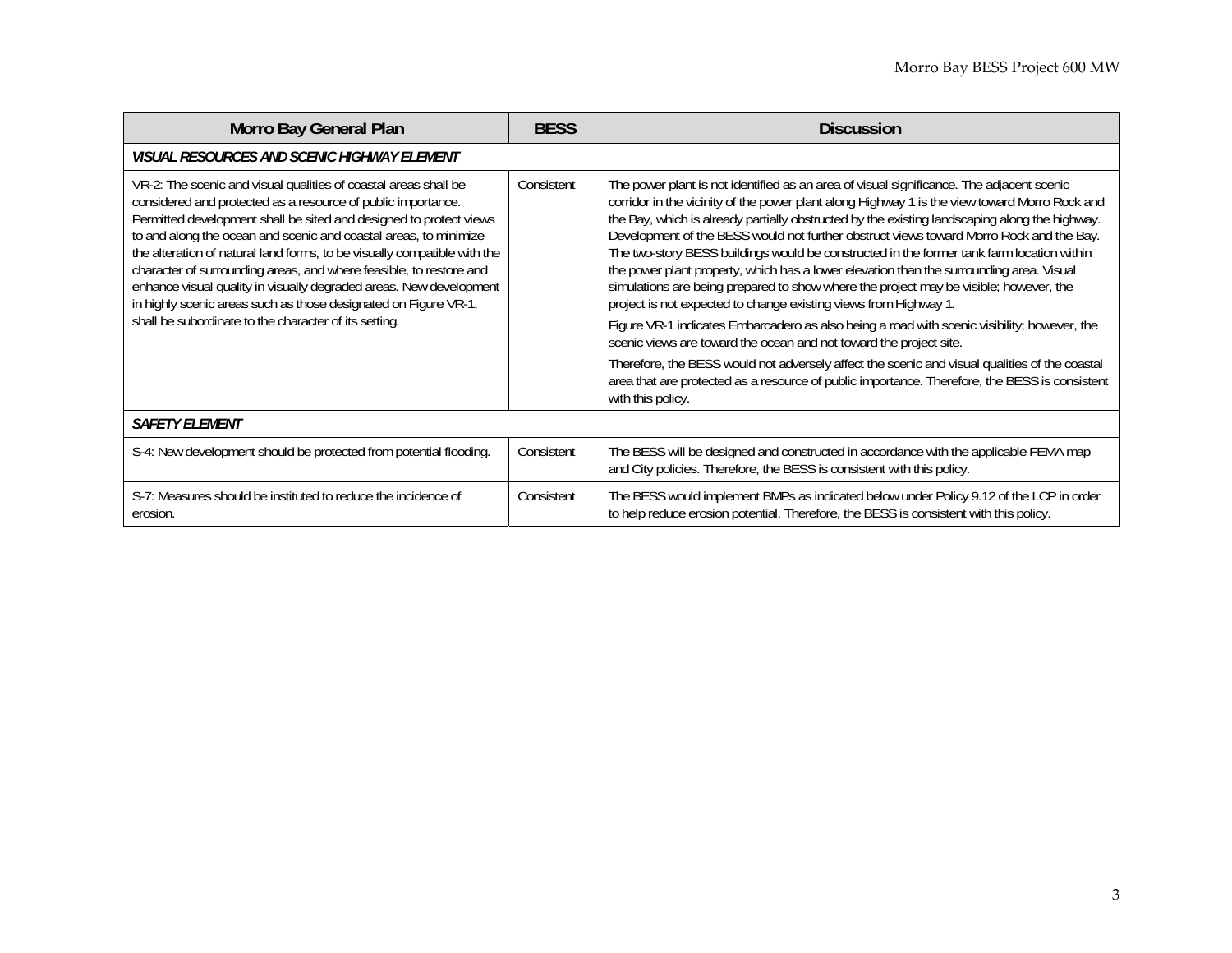| Morro Bay Local Coastal Program                                                                                                                                                                                                                                                                                                                                                                                                                                                                                                                                | <b>BESS</b> | <b>Discussion</b>                                                                                                                                                                                                                           |
|----------------------------------------------------------------------------------------------------------------------------------------------------------------------------------------------------------------------------------------------------------------------------------------------------------------------------------------------------------------------------------------------------------------------------------------------------------------------------------------------------------------------------------------------------------------|-------------|---------------------------------------------------------------------------------------------------------------------------------------------------------------------------------------------------------------------------------------------|
| <b>ARCHAEOLOGY</b>                                                                                                                                                                                                                                                                                                                                                                                                                                                                                                                                             |             |                                                                                                                                                                                                                                             |
| Policy 4.01: Where necessary significant archaeological and historic resources<br>shall be preserved to the greatest extent possible both on public and privately held<br>lands.                                                                                                                                                                                                                                                                                                                                                                               | Consistent  | Refer to the discussion above for General Plan Policy LU-82. The BESS is<br>consistent with this policy.                                                                                                                                    |
| Policy 4.02: The City shall establish and maintain an inventory of archaeological<br>site records. A sensitivity map shall be developed based on available information<br>on file with the California Archaeological Site Survey Office. This information shall<br>be treated as confidential to protect the archaeological resources. Until the<br>mapping has been completed, an archaeological reconnaissance performed by a<br>qualified archaeologist and/or a review of record sites shall be required of all<br>projects applying for a coastal permit. | Consistent  | An extended Phase 1 archaeological testing program is being conducted for the<br>BESS (see discussion for General Plan Policy LU-82, above). The BESS is<br>consistent with this policy.                                                    |
| Policy 4.03: An archaeological reconnaissance performed by a qualified<br>archaeologist shall be required as part of the permit review process for projects<br>with areas identified as having potential archaeological sites. An archaeological<br>reconnaissance will be required for all projects requiring an Environmental Impact<br>Report under CEQA.                                                                                                                                                                                                   | Consistent  | Refer to the discussion above for General Plan Policy LU-82. The BESS is<br>consistent with this policy.                                                                                                                                    |
| Policy 4.04: Where archaeological resources are found as a result of a preliminary<br>site survey before construction, the City shall require a mitigation plan to protect<br>the site.                                                                                                                                                                                                                                                                                                                                                                        | Consistent  | Refer to the discussion above for General Plan Policy LU-82. A mitigation plan<br>will be prepared, as may be required. Therefore, the BESS is consistent with<br>this policy.                                                              |
| Policy 4.05: Where archaeological resources are discovered during construction of<br>a new development, or through other non-permit activities (such as repair and<br>maintenance of public works projects) all activities shall cease until qualified<br>archaeologist knowledgeable in Chumash culture can determine the significance<br>of the resource and designate alternative mitigation measures. Development that<br>impacts archaeological resources shall be required to mitigate impacts in one of<br>the following manners:                       | Consistent  | Refer to the discussion above for General Plan Policy LU-82. The BESS would<br>be required to comply with this policy should resources be discovered during<br>earth-moving activities. Therefore, the BESS is consistent with this policy. |
| Removal of artifacts<br>a.                                                                                                                                                                                                                                                                                                                                                                                                                                                                                                                                     |             |                                                                                                                                                                                                                                             |
| Dedication of impacted area as permanent open space<br>b.                                                                                                                                                                                                                                                                                                                                                                                                                                                                                                      |             |                                                                                                                                                                                                                                             |
| Coverage of archaeological site by at least 24 inches of sterile sand.<br>C.                                                                                                                                                                                                                                                                                                                                                                                                                                                                                   |             |                                                                                                                                                                                                                                             |
| ENERGY-INDUSTRIAL DEVELOPMENT                                                                                                                                                                                                                                                                                                                                                                                                                                                                                                                                  |             |                                                                                                                                                                                                                                             |
| Policy 5.01: The City shall designate the existing PG&E parcel and the Chevron<br>pier parcel as coastal-dependent industrial uses. Any proposal for energy<br>dependent industrial uses within zones designated for general industrial                                                                                                                                                                                                                                                                                                                        | Consistent  | The BESS is located on this parcel. The land use designation is Industrial -<br>Coastal Development with Planned Development Overlay, and therefore, the<br>project does not require an amendment to the land use plan.                     |
| development will require an amendment to the land use plan consistent with<br>Section 30515 of the Coastal Act. Power plant expansion on PG&E owned                                                                                                                                                                                                                                                                                                                                                                                                            |             | The BESS is not a "power plant expansion;" however the BESS requires<br>adjacency to the PG&E switchyard making the power plant property the ideal                                                                                          |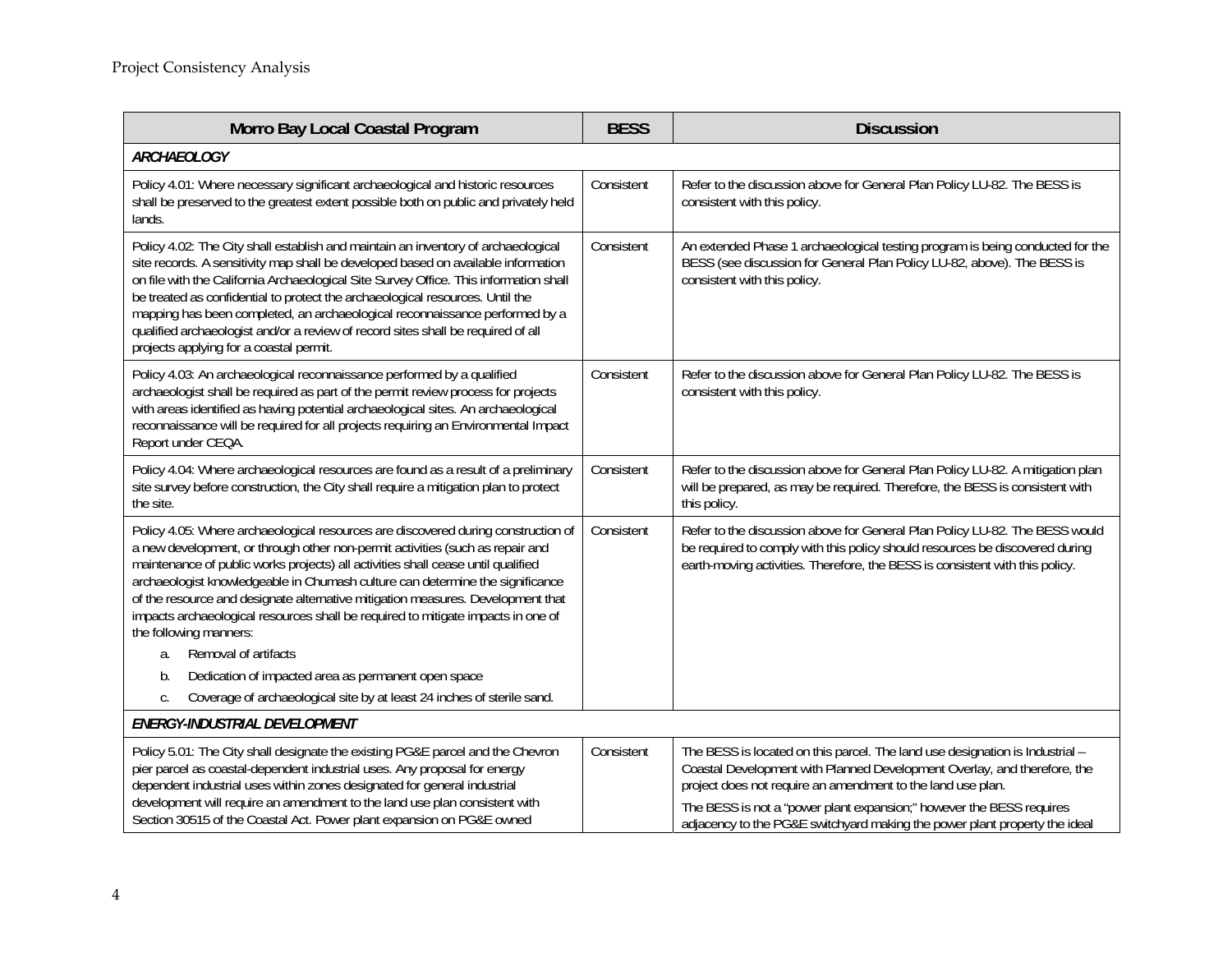| Morro Bay Local Coastal Program                                                                                                                                                                                                                                                                                                                                                                                                                              | <b>BESS</b> | <b>Discussion</b>                                                                                                                                                                                                                                                                                                                                                                                                              |
|--------------------------------------------------------------------------------------------------------------------------------------------------------------------------------------------------------------------------------------------------------------------------------------------------------------------------------------------------------------------------------------------------------------------------------------------------------------|-------------|--------------------------------------------------------------------------------------------------------------------------------------------------------------------------------------------------------------------------------------------------------------------------------------------------------------------------------------------------------------------------------------------------------------------------------|
| property shall have priority over other coastal dependent industrial uses. Power<br>plant expansion shall be limited to small facilities whose location would not further<br>affect the views of Morro Rock from State Highway One and high use visitor-<br>serving areas, consistency with Policy 12.11.                                                                                                                                                    |             | location for the BESS. The BESS is a small facility and the location will not<br>affect the views of Morro Rock from State Highway One. Refer to the discussion<br>above for policies LU-20 and VR2. The BESS is consistent with this policy.                                                                                                                                                                                  |
| Policy 5.04: In the areas designated for industrial land uses, coastal-dependent<br>uses shall have priority over non-coastal-dependent uses.                                                                                                                                                                                                                                                                                                                | Consistent  | Refer to the discussion above for General Plan Policy LU-20. In addition, much<br>of the power plant property, specifically the former oil tank farm where the BESS<br>is proposed, is not appropriate for non-industrial uses due to the past use of the<br>site as an oil tank farm and DTSC land use restrictions in place. Therefore, the<br>BESS is consistent with this policy.                                          |
| Policy 5.20: Any expansion of the PG&E power plant shall give priority to the<br>options that would best utilize available on-site space. Additionally, no dunes<br>areas should be disrupted unless there is no other less environmentally damaging<br>alternative. PG&E shall contribute to the dunes stabilization program and<br>reimburse their pro rata share of any Coastal Conservancy (or City) expenditure<br>for dune stabilization in this area. | Consistent  | The BESS would be constructed on a previously disturbed and developed area<br>of the power plant property, which best utilizes available on-site space. This<br>area is outside of the dune areas. The BESS is consistent with this policy.                                                                                                                                                                                    |
| Policy 5.21: As a condition of any expansion of the PG&E power plant, the City<br>will require substantial landscaping and screening to mitigate the visual impacts of<br>existing and future facilities; with particular emphasis on screening the facilities<br>located between the power plant and Highway One.                                                                                                                                           | Consistent  | Since the LCP was certified in 1984 (36 years ago), substantial vegetation has<br>grown between Highway One and the power plant. Therefore, additional<br>landscaping and screening is no longer necessary to screen the BESS from the<br>highway. Visual simulations are being prepared to illustrate views of the project<br>site from Highway One. The BESS is consistent with this policy.                                 |
| <b>HAZARDS</b>                                                                                                                                                                                                                                                                                                                                                                                                                                               |             |                                                                                                                                                                                                                                                                                                                                                                                                                                |
| Policy 9.01: All new development located within areas subject to natural hazards<br>from geologic, flood and fire conditions, shall be located so as to minimize risks to<br>life and property.                                                                                                                                                                                                                                                              | Consistent  | According to Cal Fires map of Fire Hazard Severity Zones for Morro Bay, the<br>project site is not in a fire hazard severity zone.<br>Regarding flood potential, the BESS will be designed and constructed in<br>accordance with the applicable FEMA map and City policies.<br>A site-specific geotechnical report will be prepared prior to the building permit<br>stage. Therefore, the BESS is consistent with this policy. |
| Policy 9.02: All new development shall ensure structural stability while not creating<br>nor contributing to erosion or geologic instability or destruction of the site or<br>surrounding area.                                                                                                                                                                                                                                                              | Consistent  | Development of the BESS will comply with all standards and requirements in<br>order to reduce or prevent erosion on- and off-site. Therefore, the BESS is<br>consistent with this policy.                                                                                                                                                                                                                                      |
| Policy 9.04 Soils reports prepared by a licensed civil engineer with expertise in<br>soils and geology and reports prepared by a certified engineering geologist shall<br>be required prior to acceptance for filing of development applications in the<br>following areas:<br>a. Zone F, subzones 2 and 3;                                                                                                                                                  | Consistent  | The project site is not in an area susceptible to land sliding, and has been<br>previously developed with oil storage tanks. A site-specific geotechnical report<br>will be prepared and submitted prior to the building permit stage. Therefore, the<br>BESS is consistent with this policy.                                                                                                                                  |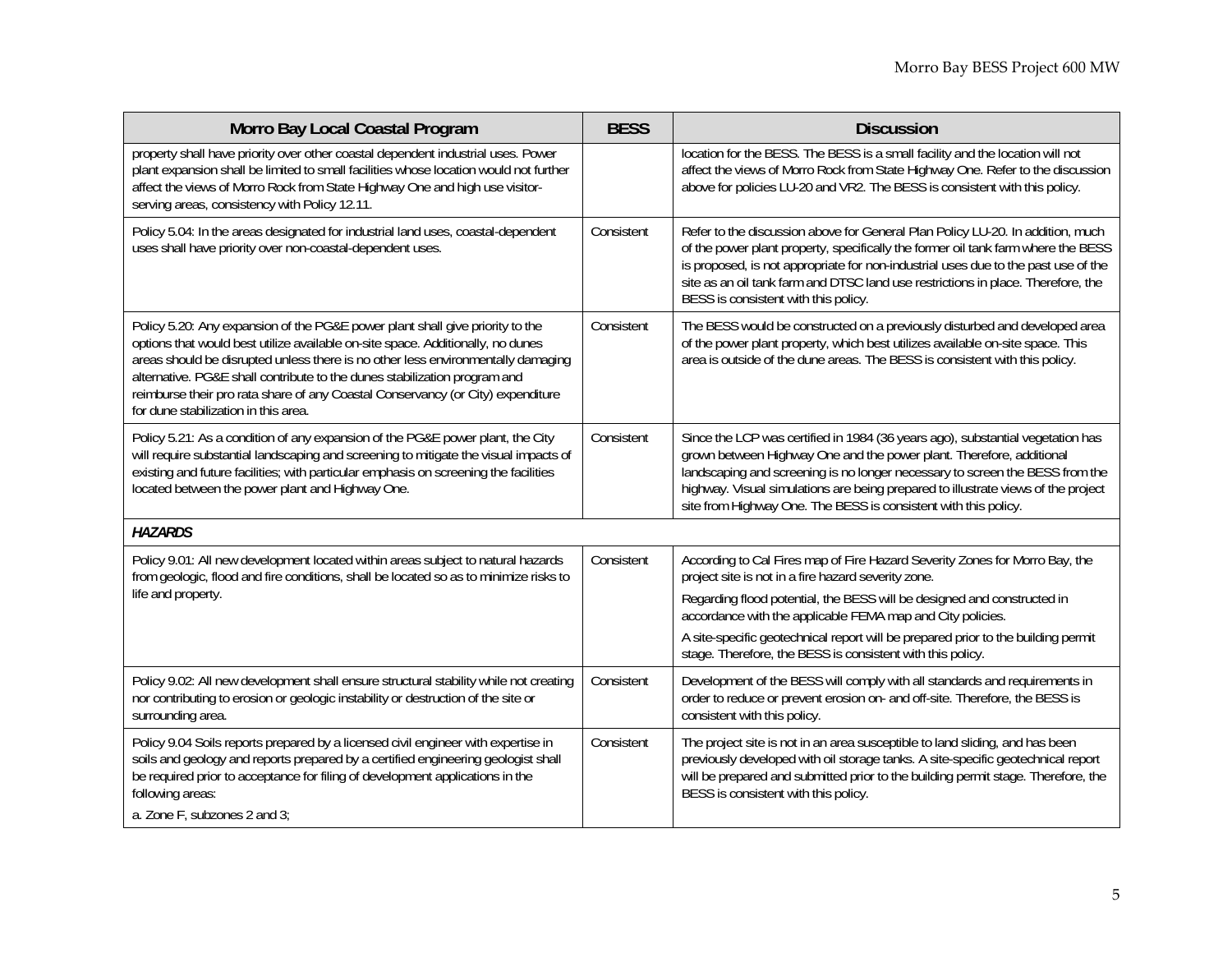| Morro Bay Local Coastal Program                                                                                                                                                                                                                                                                                                                                                                                                                                                                                                                                                                                                     | <b>BESS</b> | <b>Discussion</b>                                                                                                                                                                                                                                                                                                                                                                                                                                                                                                                                                                                                       |
|-------------------------------------------------------------------------------------------------------------------------------------------------------------------------------------------------------------------------------------------------------------------------------------------------------------------------------------------------------------------------------------------------------------------------------------------------------------------------------------------------------------------------------------------------------------------------------------------------------------------------------------|-------------|-------------------------------------------------------------------------------------------------------------------------------------------------------------------------------------------------------------------------------------------------------------------------------------------------------------------------------------------------------------------------------------------------------------------------------------------------------------------------------------------------------------------------------------------------------------------------------------------------------------------------|
| b. all areas having fill material on the property;<br>c. where there are known or suspected geologic, soils, or hydrologic problems in<br>the immediate vicinity;<br>d. In addition, soils and/or geology reports may be required whenever in the                                                                                                                                                                                                                                                                                                                                                                                   |             |                                                                                                                                                                                                                                                                                                                                                                                                                                                                                                                                                                                                                         |
| judgment of the Chief Building Official, or City Engineer such studies are needed.                                                                                                                                                                                                                                                                                                                                                                                                                                                                                                                                                  |             |                                                                                                                                                                                                                                                                                                                                                                                                                                                                                                                                                                                                                         |
| Policy 9.05: Plans for development shall minimize cut and fill operations. Plans<br>showing excessive cutting and filling shall be modified or denied if it is determined<br>that the development could be carried out with less alteration of the natural terrain.                                                                                                                                                                                                                                                                                                                                                                 | Consistent  | The 22-acre project site has been previously developed with oil storage tanks,<br>which have been removed. Some portions of the site are level and other<br>portions include berms. The entire 22-acre site is surrounded by a berm, which<br>will remain, but the interior berms will be removed and the site will be leveled for<br>development of the BESS. Please refer to the project plan set, Berm and<br>Access Road Conceptual Grading Plan. The cut and fill will be balanced on the<br>site; therefore, there will be no soil import or export. Therefore, the BESS would<br>be consistent with this policy. |
| Policy 9.06: All development shall be designed to fit the site topography, soils,<br>geology, hydrology, and any other existing conditions and be oriented so that<br>grading and other site preparation is kept to an absolute minimum. To accomplish<br>this, structures shall be built to existing natural grade whenever possible. Natural<br>features, landforms, and native vegetation, such as trees, shall be preserved to<br>the maximum extent feasible. Areas of the site which are not suited to<br>development because of known soil, geologic, flood, erosion or other hazards<br>shall remain in project open space. | Consistent  | The BESS would not affect natural features, landforms, and native vegetation.<br>Tree removal will be minimal, and trees that will be removed will be replaced per<br>City requirements. Also, refer to the discussion under Policy 9.05 above. The<br>BESS is consistent with this policy.                                                                                                                                                                                                                                                                                                                             |
| Policy 9.10: In permitted development, drainage devices shall be required in order<br>to conduct surface water to storm drains or suitable watercourses to prevent<br>erosion. Drainage devices shall be designed to accommodate increase runoff<br>resulting from modified soil and surface conditions as a result of development.<br>Water runoff shall be retained onsite whenever possible or whenever there is the<br>capability to facilitate groundwater discharge.                                                                                                                                                          | Consistent  | The project would implement BMPs to prevent erosion on- and off-site. Also,<br>refer to the discussion under Policy 9.12, below. The BESS is consistent with<br>this policy.                                                                                                                                                                                                                                                                                                                                                                                                                                            |
| Policy 9.11: Degradation of the water quality of groundwater basins, nearby<br>streams, or wetlands shall not result from development of the site. Pollutants, such<br>as chemicals, fuels, lubricants, raw sewage, or other harmful waste, shall not be<br>discharged into or alongside coastal streams or wetlands either during or after<br>construction.                                                                                                                                                                                                                                                                        | Consistent  | Refer to the discussion under Policy 9.12, below. The project would implement<br>BMPs resulting in the reduction or prevention of degradation of water quality in<br>the groundwater basin.                                                                                                                                                                                                                                                                                                                                                                                                                             |
| Policy 9.12: To protect the sensitive Morro Bay Estuary, the City shall require all<br>development including any interim agricultural uses to follow the Best<br>Management Practices of the Regional Water Quality Control Board within the<br>City limits and will urge the County to adopt the use of Best Management<br>Practices for all land uses within the Morro Bay watershed. These Best                                                                                                                                                                                                                                  | Consistent  | The Morro Bay Power Plant operates under an existing Storm Water Pollution<br>Prevention Plan (SWPPP), in accordance with State Water Resources Control<br>Board Water Quality Order No. 97-03-DWQ National Pollutant Discharge<br>Elimination System General Permit No. CAS000001 adopted in 1997.                                                                                                                                                                                                                                                                                                                     |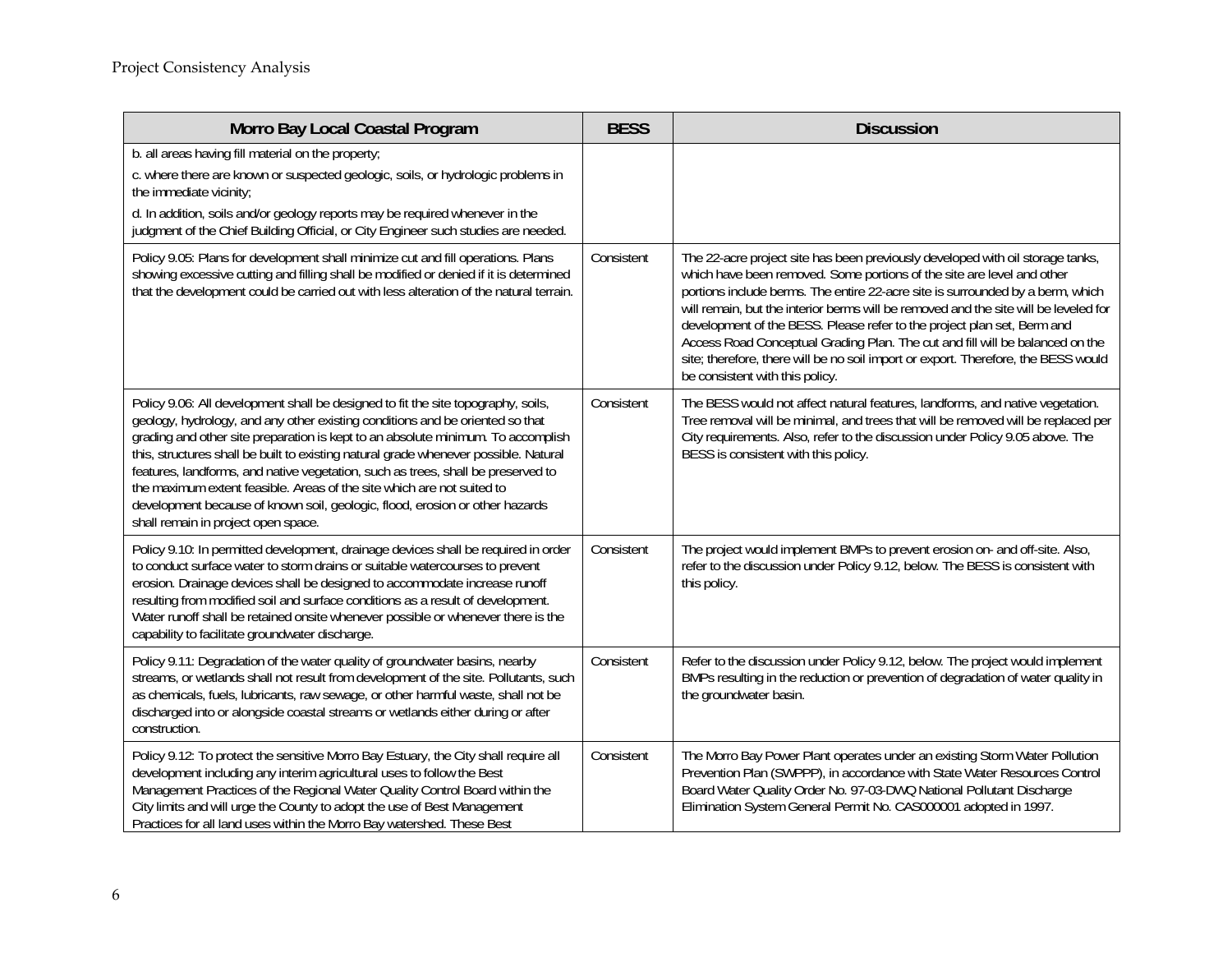| Morro Bay Local Coastal Program                                                                                                                                                                                                                                                   | <b>BESS</b> | <b>Discussion</b>                                                                                                                                                                                                                                                                                                                                                                                                                                                                                                                                                                                                                                                                                                                                                                                                                                                                                                                                                                                                                                                                                                                                                                                                                                                                                                                                                                                                                                                                                                                   |
|-----------------------------------------------------------------------------------------------------------------------------------------------------------------------------------------------------------------------------------------------------------------------------------|-------------|-------------------------------------------------------------------------------------------------------------------------------------------------------------------------------------------------------------------------------------------------------------------------------------------------------------------------------------------------------------------------------------------------------------------------------------------------------------------------------------------------------------------------------------------------------------------------------------------------------------------------------------------------------------------------------------------------------------------------------------------------------------------------------------------------------------------------------------------------------------------------------------------------------------------------------------------------------------------------------------------------------------------------------------------------------------------------------------------------------------------------------------------------------------------------------------------------------------------------------------------------------------------------------------------------------------------------------------------------------------------------------------------------------------------------------------------------------------------------------------------------------------------------------------|
| Management Practices, as determined by the Regional Water Quality Control<br>Board, are designed to minimize runoff and erosion.                                                                                                                                                  |             | Historically, five (5) large oil storage tanks were located on the project site,<br>although they have been removed. The project site is composed of compacted<br>soil, and is considered impervious. All storm water is contained within the<br>existing site. The proposed project would not change the impervious nature of<br>the site.<br>As identified on the site's SWPPP, BMPs will be implemented during<br>construction and operation of the BESS, which include non-structural BMPs<br>(good housekeeping procedures, preventative maintenance, material handling<br>and storage, etc.) and structural BMPs (overhead coverage, retention ponds,<br>treatment and control devices, secondary containment structures, etc.). No off-                                                                                                                                                                                                                                                                                                                                                                                                                                                                                                                                                                                                                                                                                                                                                                                      |
|                                                                                                                                                                                                                                                                                   |             | site run-off would occur. Therefore, the BESS is consistent with this policy.                                                                                                                                                                                                                                                                                                                                                                                                                                                                                                                                                                                                                                                                                                                                                                                                                                                                                                                                                                                                                                                                                                                                                                                                                                                                                                                                                                                                                                                       |
| <b>ENVIRONMENTALLY SENSITIVE HABITATS</b>                                                                                                                                                                                                                                         |             |                                                                                                                                                                                                                                                                                                                                                                                                                                                                                                                                                                                                                                                                                                                                                                                                                                                                                                                                                                                                                                                                                                                                                                                                                                                                                                                                                                                                                                                                                                                                     |
| Policy 11.01: Environmentally sensitive habitat areas shall be protected against<br>any significant disruption of habitat values, and only uses dependent on such<br>resources shall be allowed within such areas.                                                                | Consistent  | The power plant site is developed and has been disturbed since the 1950s.<br>According to the City's LCP mapping (existing and proposed), the project site is<br>not located within an environmentally sensitive habitat area (ESHA). Therefore,<br>the BESS would be consistent with this policy.                                                                                                                                                                                                                                                                                                                                                                                                                                                                                                                                                                                                                                                                                                                                                                                                                                                                                                                                                                                                                                                                                                                                                                                                                                  |
| Policy 11.02: Development in areas adjacent to environmentally sensitive habitat<br>areas and parks and recreation areas shall be sited and designed to prevent<br>impacts which would significantly degrade such areas, and shall maintain the<br>habitats' functional capacity. | Consistent  | According to the City's LCP mapping (existing and proposed), the project site is<br>not located within environmentally sensitive habitat area (ESHA) (LCP Figure 28<br>and proposed LCP update Figure C-2). The project site is located on 22 acres<br>of previously disturbed and developed land, and at its closest point, is<br>approximately 200 feet south of Morro Creek; however, the land mapped as<br>ESHA near the creek is adjacent to the project site along the northern<br>boundary. The land outside of the power plant fence line (although partially<br>within the power plant property) and west of the project site is also identified as<br>ESHA. A biological constraints analysis is being prepared by Padre Associates<br>and will be submitted to the City. The analysis will address the potential for the<br>project to affect ESHA and special status species. Protocol surveys are also<br>being conducted to determine the presence or absence of the Morro<br>shoulderband snail, a federally-listed species. Past surveys on the project site<br>for this listed species have reported negative results: i.e., no listed species were<br>found. Significant impacts, should they be identified, will be mitigated to a less-<br>than-significant level.<br>Lila Keiser Park, located within the power plant property, is located<br>approximately 450 feet north of the project site. The project would have no<br>impact on this park.<br>Therefore, the BESS would be consistent with this policy. |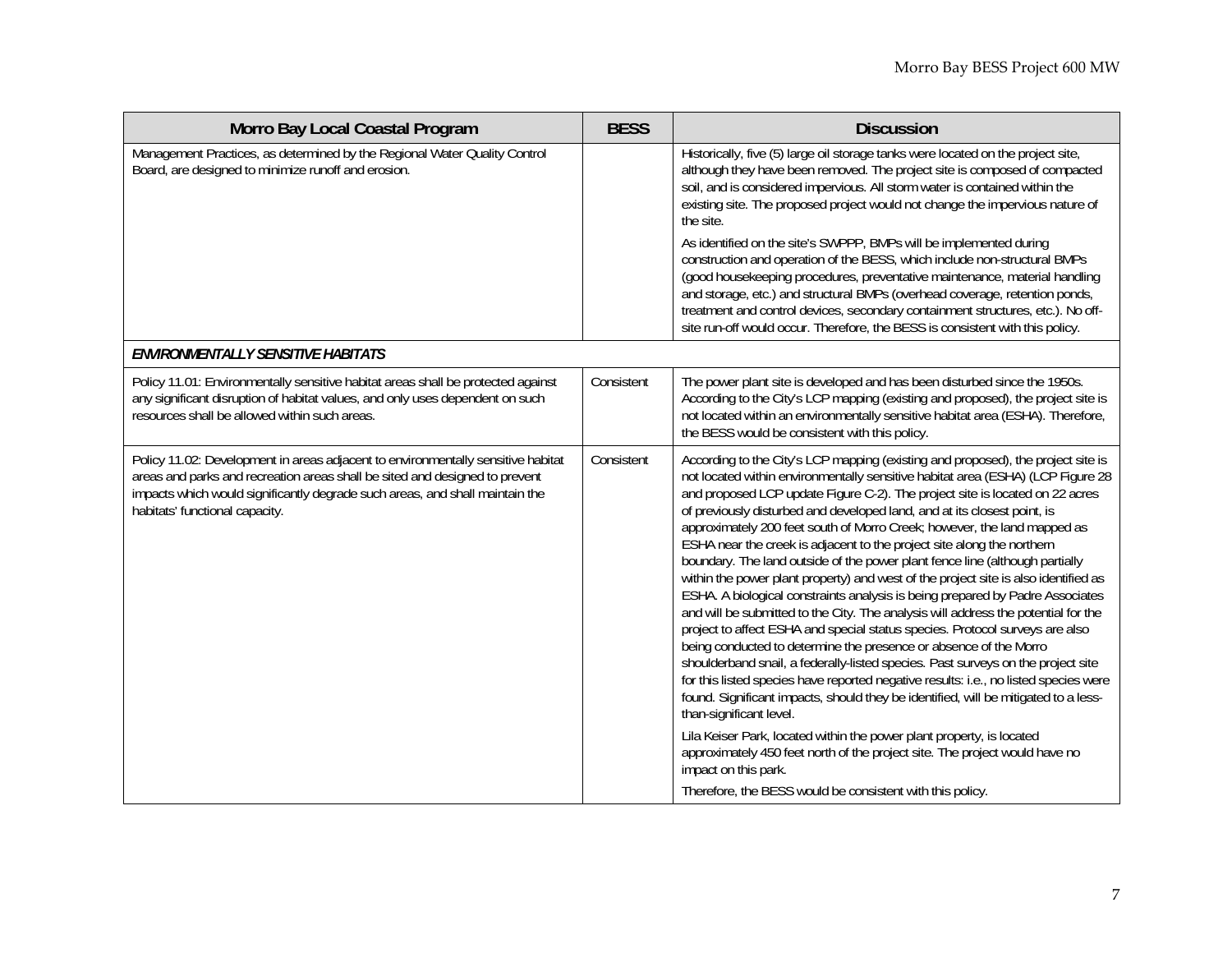| Morro Bay Local Coastal Program                                                                                                                                                                                                                                                                                                                                                                                                                                                                                                                                                                                                                                                                                                                                                                                                                                                                                                                                                                                                                                                                                                                                                                                                                                                                                                                                                                                            | <b>BESS</b> | <b>Discussion</b>                                                                                                                                                                                                                                                                                                                                                                                                                                                                                                                                                                                                                                                                                                                                                                                                                                                                                                                                                                                                                                                                                                                                                                                                                                                                                                                                                                                                                                                                                                                                                                                                                                                                                                |
|----------------------------------------------------------------------------------------------------------------------------------------------------------------------------------------------------------------------------------------------------------------------------------------------------------------------------------------------------------------------------------------------------------------------------------------------------------------------------------------------------------------------------------------------------------------------------------------------------------------------------------------------------------------------------------------------------------------------------------------------------------------------------------------------------------------------------------------------------------------------------------------------------------------------------------------------------------------------------------------------------------------------------------------------------------------------------------------------------------------------------------------------------------------------------------------------------------------------------------------------------------------------------------------------------------------------------------------------------------------------------------------------------------------------------|-------------|------------------------------------------------------------------------------------------------------------------------------------------------------------------------------------------------------------------------------------------------------------------------------------------------------------------------------------------------------------------------------------------------------------------------------------------------------------------------------------------------------------------------------------------------------------------------------------------------------------------------------------------------------------------------------------------------------------------------------------------------------------------------------------------------------------------------------------------------------------------------------------------------------------------------------------------------------------------------------------------------------------------------------------------------------------------------------------------------------------------------------------------------------------------------------------------------------------------------------------------------------------------------------------------------------------------------------------------------------------------------------------------------------------------------------------------------------------------------------------------------------------------------------------------------------------------------------------------------------------------------------------------------------------------------------------------------------------------|
| Policy 11.05: Prior to the issuance of a coastal development permit, all projects on<br>parcels containing environmentally sensitive habitat as depicted on the Land Use<br>Plan map or habitat map included within the LUP and on the adopted U.S. Fish<br>and Wildlife wetland inventory map, or projects on parcels within 250 feet of all<br>designated areas (except wetlands where projects on parcels within 1000 feet is<br>the criterion), or projects having the potential to affect an environmentally sensitive<br>habitat area must be found to be in conformity with the applicable habitat<br>protection policies of the Land Use Plan. All development plans, grading plans,<br>etc., shall show the precise location of the habitat(s) potentially affected by a<br>proposed project. Projects which could adversely impact an environmentally<br>sensitive habitat area shall be subject to adequate environmental impact<br>assessment by a qualified biologist(s). In areas of the City where sensitive<br>habitats are suspected to exist but are not presently mapped or identified in the<br>city's Land Use Plan, project hall (sic) undergo an initial environmental impact<br>assessment to determine whether or not these habitats exist. Where such habitats<br>are found to exist, they shall be included in the City's environmentally sensitive<br>habitat mapping included within the LUP. | Consistent  | Refer to discussion of LU-55 and 11.02 above regarding environmentally<br>sensitive habitat areas. The BESS site does not contain ESHA and would not<br>have an effect on nearby land identified as ESHA. Also, refer to discussion of<br>Policy 11.06 below. Therefore, the BESS is consistent with this policy.                                                                                                                                                                                                                                                                                                                                                                                                                                                                                                                                                                                                                                                                                                                                                                                                                                                                                                                                                                                                                                                                                                                                                                                                                                                                                                                                                                                                |
| Policy 11.06: Buffering setback areas a minimum of 100 feet from sensitive habitat<br>areas shall be required. In some habitat areas setbacks of more than 100 feet<br>shall be required if environmental assessment results in information indicating a<br>greater setback area is necessary for protection. No permanent structures shall be<br>permitted within the setback area except for structures of minor nature such as<br>fences or at-grade improvements for pedestrian or equestrian trails. Such projects<br>shall be subject to review and commencement by the Department of Fish and<br>Game prior to commencement of development within a setback area. For other<br>than wetland habitats, if subdivision parcels would render the subdivided parcel<br>unusable for its designated use, the setback area may be adjusted downward only<br>to a point where the designated use is accommodated but in no case is the buffer<br>to be less than 50 feet. The lesser setback shall be established in consultation<br>with the Department of Fish and Game. If a setback area is adjusted downward<br>mitigation measures developed in consultation with the Department of Fish and<br>Game shall be implemented.                                                                                                                                                                                           | Consistent  | Refer to discussion of LU-55 and 11.02 above regarding environmentally<br>sensitive habitat areas.<br>The Morro Creek ESHA is approximately 30 feet from project site and nearest<br>proposed building at the project site's northernmost boundary.<br>The dune habitat west of the project site is identified as ESHA - Other Sensitive<br>Natural Communities. This ESHA is located approximately 54 feet to 208 feet<br>from the project site and approximately 150 feet to 229 feet to the nearest<br>Power Conversion System units and building.<br>The project site will not have an effect of the adjacent ESHA, as no<br>development is proposed within the ESHA. A biological constraints analysis is<br>being prepared and will be submitted to the City. This analysis will address the<br>project's effect, if any, on the adjacent ESHA. In addition, it will identify which<br>special-status plants and wildlife have potential to occur within or near the<br>project site. Biological and botanical resources field surveys will also be<br>conducted to verify the existing biological resources on the project site. The<br>data will be evaluated to determine the potential for impacts to native trees,<br>nesting birds, monarch roots, and silver dune lupine. Protocol surveys are also<br>being conducted to determine presence or absence of the Morro shoulderband<br>snail, a federally-listed species. Significant impacts, should they be identified,<br>will be mitigated to a less-than-significant level.<br>Because the project site has been previously developed, and all significant<br>biological resources impacts will be mitigated to a less than significant level, a |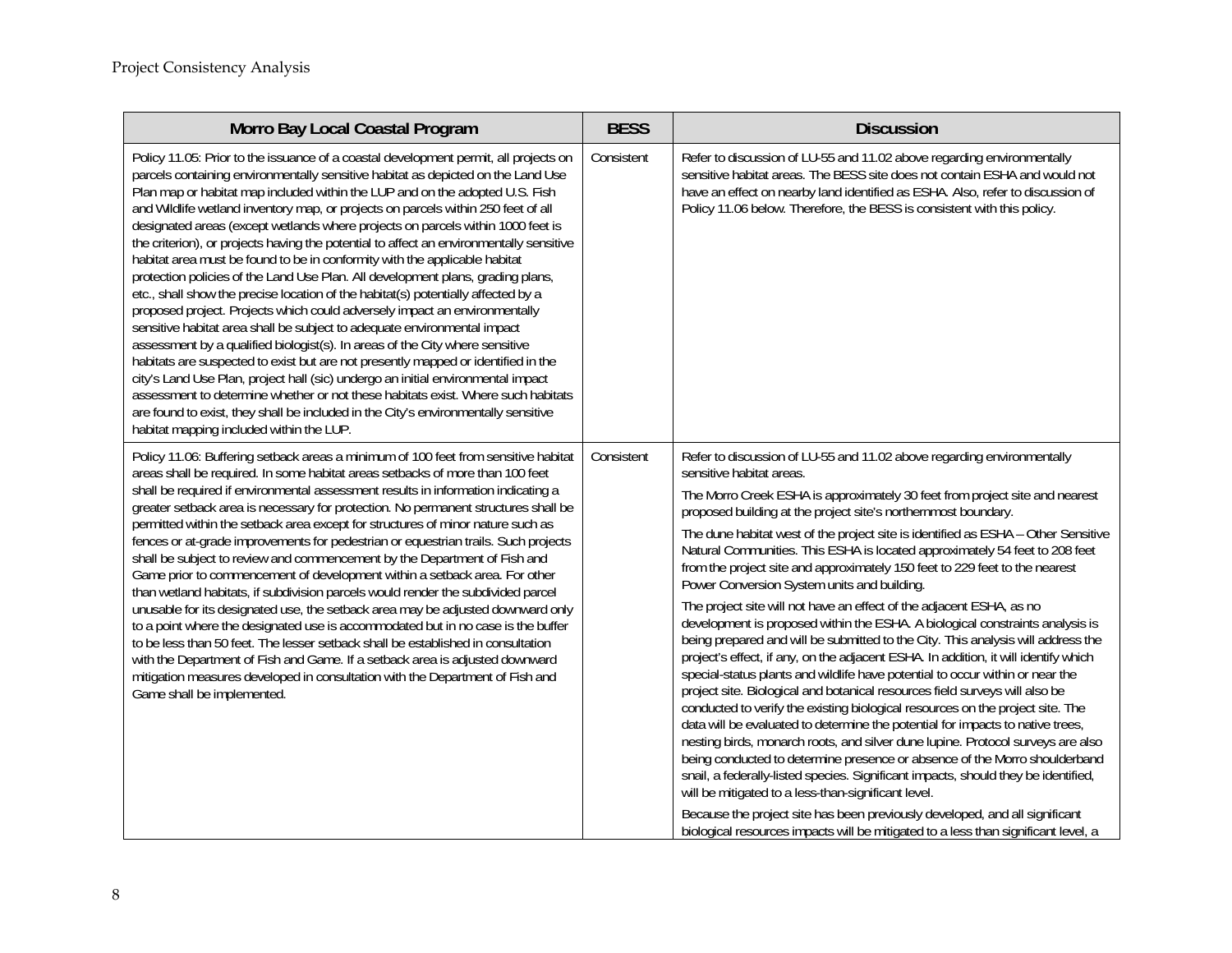| Morro Bay Local Coastal Program                                                                                                                                                                                                                                                                                                                                                                                                                                                                                                                                                                                           | <b>BESS</b> | <b>Discussion</b>                                                                                                                                                                                                                                                                                                                                                                                                                                                                                                                                                                                                                                                                                                                                                                                                                                                                                                                                                                                                         |
|---------------------------------------------------------------------------------------------------------------------------------------------------------------------------------------------------------------------------------------------------------------------------------------------------------------------------------------------------------------------------------------------------------------------------------------------------------------------------------------------------------------------------------------------------------------------------------------------------------------------------|-------------|---------------------------------------------------------------------------------------------------------------------------------------------------------------------------------------------------------------------------------------------------------------------------------------------------------------------------------------------------------------------------------------------------------------------------------------------------------------------------------------------------------------------------------------------------------------------------------------------------------------------------------------------------------------------------------------------------------------------------------------------------------------------------------------------------------------------------------------------------------------------------------------------------------------------------------------------------------------------------------------------------------------------------|
|                                                                                                                                                                                                                                                                                                                                                                                                                                                                                                                                                                                                                           |             | buffer between the project site and the adjacent ESHA is not necessary.<br>Therefore, the project will be consistent with this policy.                                                                                                                                                                                                                                                                                                                                                                                                                                                                                                                                                                                                                                                                                                                                                                                                                                                                                    |
| <b>VISUAL RESOURCES</b>                                                                                                                                                                                                                                                                                                                                                                                                                                                                                                                                                                                                   |             |                                                                                                                                                                                                                                                                                                                                                                                                                                                                                                                                                                                                                                                                                                                                                                                                                                                                                                                                                                                                                           |
| 12.01: The scenic and visual qualifies of coastal areas shall be considered and<br>protected as a resource of public importance. Permitted development shall be<br>sited and designed to protect views to and along the ocean and scenic and<br>coastal areas, to minimize the alteration of natural land forms, to be visually<br>compatible with the character of surrounding areas, and where feasible, to restore<br>and enhance visual quality in visually degraded areas. New development in highly<br>scenic areas such as those designated on Figure 31, shall be subordinate to the<br>character of its setting. | Consistent  | Figure 31 identifies the power plant as an "area of visual significance." It is<br>described in this section of the LCP as "A massive installation that is the<br>dominant man-made form in Morro Bay. While many aspects of the power plant<br>have detracted from the visual character of Morro Bay, the main facility with its<br>three stacks thrusting skyward have been a part of Morro Bay's visual<br>character." Although the LCP identifies the power plant as visually significant, it<br>is not identified in Figure 30 as a "scenic view."<br>The proposed BESS has been sited and designed to protect views to and along<br>the ocean and scenic and coastal areas. It would be visually compatible with the<br>character of the surrounding area (the existing power plant building and PG&E<br>switchyard) and the 2-story BESS buildings will be placed at a lower elevation<br>than its surroundings to reduce the buildings' visual appearance. Therefore, the<br>BESS is consistent with this policy. |
| 12.06: New development in areas designated on Figure 31 as having visual<br>significance shall include as appropriate the following:                                                                                                                                                                                                                                                                                                                                                                                                                                                                                      |             | Refer to discussion of Policy 12.01 above. The BESS is consistent with this<br>policy.                                                                                                                                                                                                                                                                                                                                                                                                                                                                                                                                                                                                                                                                                                                                                                                                                                                                                                                                    |
| a. Height/bulk relationships compatible with the character of surrounding areas or<br>compatible with neighborhoods or special communities which, because of their<br>unique characteristics, are popular visit destination points for recreation users.                                                                                                                                                                                                                                                                                                                                                                  |             |                                                                                                                                                                                                                                                                                                                                                                                                                                                                                                                                                                                                                                                                                                                                                                                                                                                                                                                                                                                                                           |
| b. Designation of land for parks and open space in new developments which<br>because of their location are popular visitor destination points for recreation uses.                                                                                                                                                                                                                                                                                                                                                                                                                                                        |             |                                                                                                                                                                                                                                                                                                                                                                                                                                                                                                                                                                                                                                                                                                                                                                                                                                                                                                                                                                                                                           |
| c. View easements or corridors designed to protect views to and along the ocean<br>and scenic and coastal areas.                                                                                                                                                                                                                                                                                                                                                                                                                                                                                                          |             |                                                                                                                                                                                                                                                                                                                                                                                                                                                                                                                                                                                                                                                                                                                                                                                                                                                                                                                                                                                                                           |